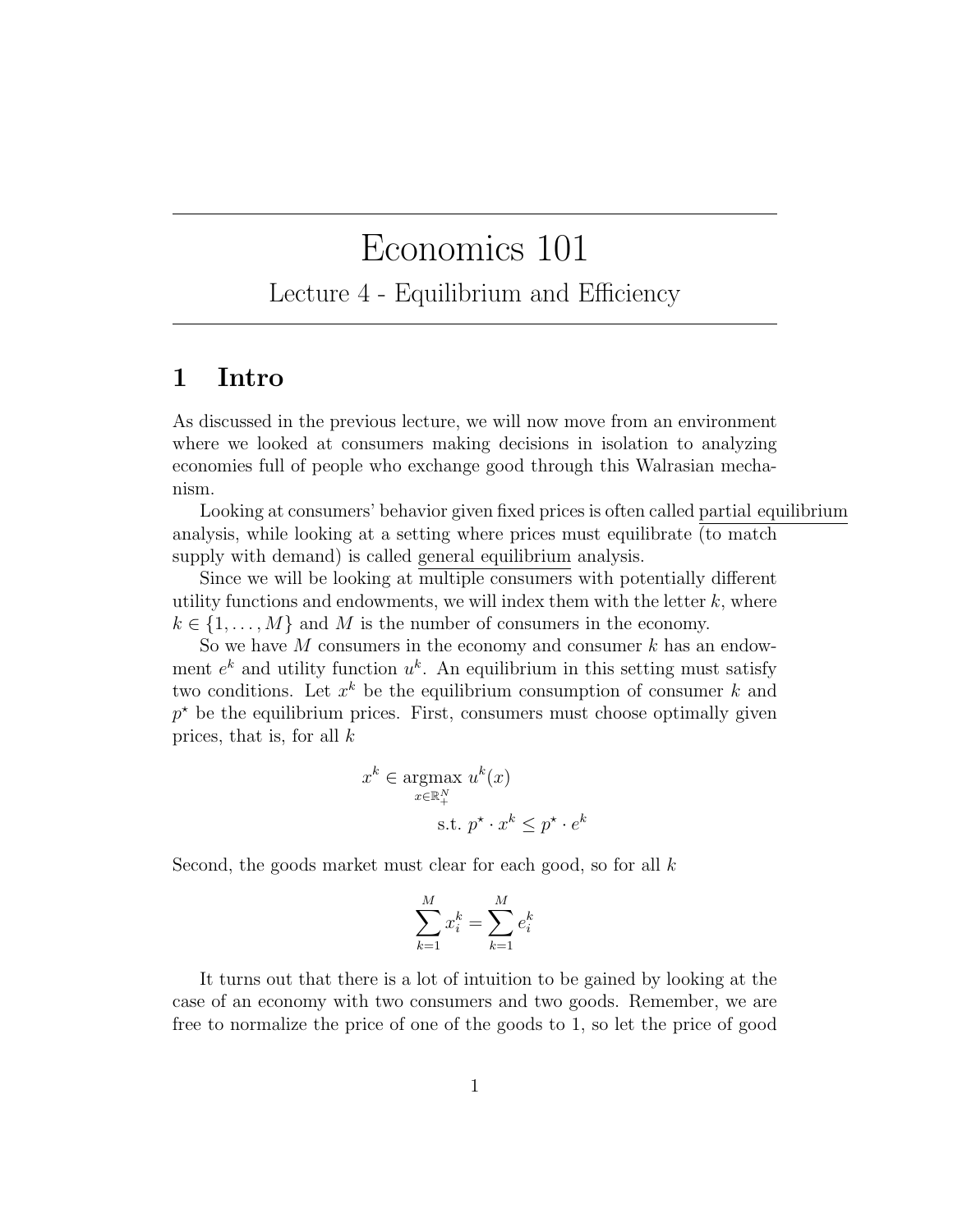1 be 1 and the price of good 2 be p. Now we have utility functions  $u^1$  and  $u^2$  and endowments  $e^1$  and  $e^2$ . The budget constraints are

$$
x_1^1 + px_2^1 = e_1^1 + pe_2^1 \tag{1}
$$

$$
x_1^2 + px_2^2 = e_1^2 + pe_2^2 \tag{2}
$$

The market clearing conditions are

$$
x_1^1 + x_1^2 = e_1^1 + e_1^2 \tag{3}
$$

$$
x_2^1 + x_2^2 = e_2^1 + e_2^2 \tag{4}
$$

In addition to the above equations, we also want the consumer to choose optimally, which under mild assumptions means the first order conditions must hold

$$
u_1^1(x_1^1, x_2^1) = \lambda^1
$$
  
\n
$$
u_2^1(x_1^1, x_2^1) = p\lambda^1
$$
  
\n
$$
u_1^2(x_1^2, x_2^2) = \lambda^2
$$
  
\n
$$
u_2^2(x_1^2, x_2^2) = p\lambda^2
$$

Notice that each consumer has their own Lagrange multiplier. Dividing, we get

$$
\frac{u_1^1(x_1^1, x_2^1)}{u_2^1(x_1^1, x_2^1)} = \frac{u_1^2(x_1^2, x_2^2)}{u_2^2(x_1^2, x_2^2)} = p
$$
\n
$$
\frac{u_1^1(x_1^1, x_2^1)}{MRS^2} = p
$$
\n(5.6)

So we can see that since consumers face a price of  $p$  and any optimal choice will set  $MRS = p$ , in fact the consumers must have the same MRS in equilibrium.

Consider what we have now: there are 6 equations (numbered above) that must be satisfied and only 5 unknown variables  $(x_1^1, x_2^1, x_1^2, x_2^2,$  and p). Normally, we want to have the same number of equations as unknowns. One way to reconcile this is to recall that we started with  $p_1$  and  $p_2$  but normalized to  $p_1 = 1$ . Another way is to observe the following

**Proposition 1** (Walras's Law). If equations  $(1)$ ,  $(2)$ , and  $(3)$  hold, then equation (4) must hold as well.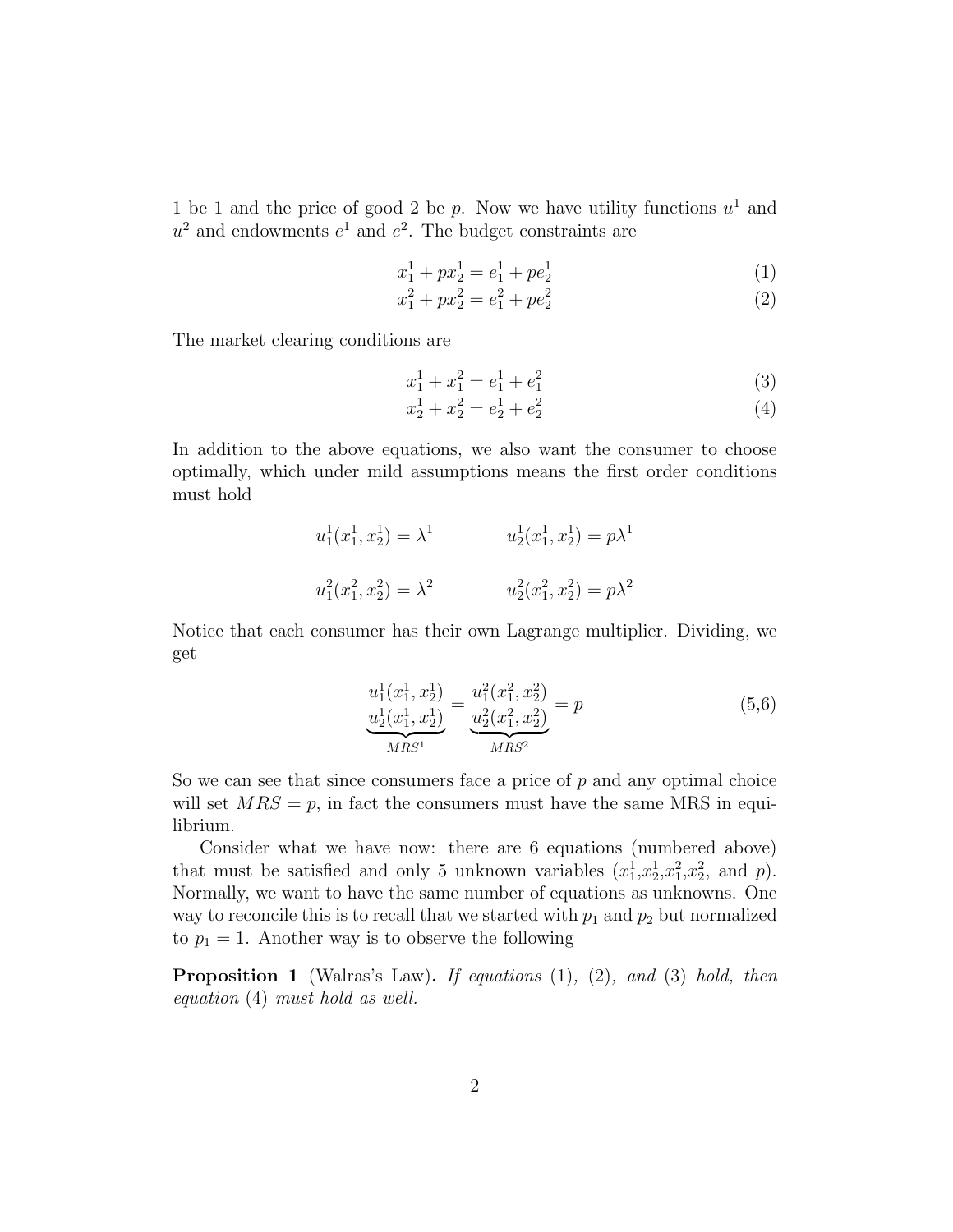Proof.

$$
(1) \Rightarrow x_1^1 = e_1^1 + pe_2^1 - px_2^1
$$
  

$$
(2) \Rightarrow x_1^2 = e_1^2 + pe_2^2 - px_2^2
$$

Plugging these into (3)

$$
e_1^1 + pe_2^1 - px_2^1 + e_1^2 + pe_2^2 - px_2^2 = e_1^1 + e_1^2
$$
  
\n
$$
\Rightarrow pe_2^1 - px_2^1 + pe_2^2 - px_2^2 = 0
$$
  
\n
$$
\Rightarrow x_2^1 + x_2^2 = e_2^1 + e_2^2
$$

So the budget constraints and market clearing in one of the goods implies market clearing in the other good. In fact, this result is true for the general setting with N goods. If the market for  $N-1$  goods clears, then the market for the  $N^{th}$  good must clear as well.

As it happens, there exists a truly excellent method for visualizing a 2 good, 2 consumer economy called the Edgeworth Box. Essentially, we take the standard graph of consumer 1's budget set and superimpose on that the graph of consumer 2's budget set rotated by 180◦ . Now any point in this box specifies a full allocation. Consumer 1's is given by the distance from the southwest origin, while consumer 2's is given by the distance to the northeast origin. Furthermore, if the size of the box is  $(e_1, e_2)$ , then market clearing will be satisfied as well.

Now we define a new concept called excess demand. This is simply the difference between what is being demanded and the total amount of goods in the economy. This will depend on the price p.

$$
z_1(p) = x_1^1(p) + x_1^2(p) - e_1^1 - e_1^2
$$
  

$$
z_2(p) = x_2^1(p) + x_2^2(p) - e_2^1 - e_2^2
$$

An equilibrium will satisfy  $z_1(p^*) = z_2(p^*) = 0$ .

**Proposition 2.** For any  $p$ ,  $z_1(p) + pz_2(p) = 0$ .

Proof. The consumer's budget constraints imply

$$
x_1^1(p) + px_2^1(p) - e_1^1 - pe_2^1 = 0
$$
  

$$
x_1^2(p) + px_2^2(p) - e_1^2 - pe_2^2 = 0
$$

 $\Box$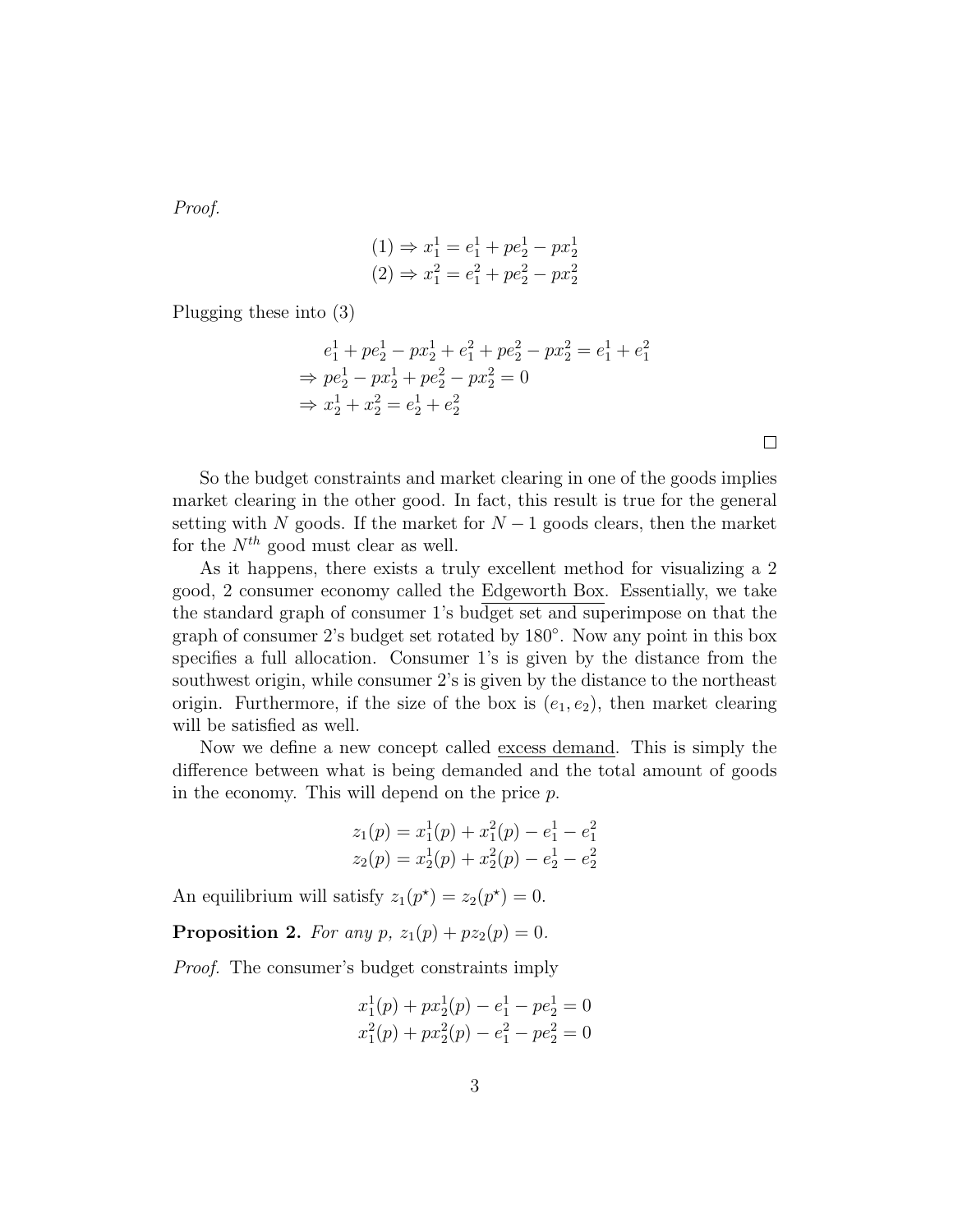Adding these together yields

$$
[x_1^1(p) + x_1^2(p) - e_1^1 - e_1^2] + p [x_2^1(p) + x_2^2(p) - e_2^1 - e_2^2] = 0
$$
  
\n
$$
\Rightarrow z_1(p) + pz_2(p) = 0
$$

 $\Box$ 

Notice that the above actually implies Walras's Law, which can be stated simply as

$$
[z_1(p) = 0] \Leftrightarrow [z_2(p) = 0]
$$

Example 1. Consider the two consumer, two good case. We'll use Cobb-Douglas utility for both consumers

$$
u^{k}(x_1^k, x_2^k) = \alpha^k \log(x_1^k) + (1 - \alpha^k) \log(x_2^k)
$$

As we've seen before, the demand is

$$
x_1^k(p) = \alpha^k w^k
$$

$$
x_2^k(p) = \frac{(1 - \alpha^k)w^k}{p}
$$

where  $w^k = e_1^k + pe_2^k$  is the wealth of consumer k. Because of Walras's Law, we simply need to find some p such that  $z_1(p) = 0$ .

$$
0 = z_1(p)
$$
  
\n
$$
\Rightarrow 0 = x_1^1(p) + x_1^2(p) - e_1^1 - e_1^2
$$
  
\n
$$
\Rightarrow 0 = \alpha^1 w^1 + \alpha^2 w^2 - e_1^1 - e_1^2
$$
  
\n
$$
\Rightarrow 0 = \alpha^1 (e_1^1 + pe_2^1) + \alpha^2 (e_1^2 + pe_2^2) - e_1^1 - e_1^2
$$
  
\n
$$
\Rightarrow 0 = p(\alpha^1 e_2^1 + \alpha^2 e_2^2) - (1 - \alpha^1) e_1^1 - (1 - \alpha^2) e_1^2
$$

Now we solve for  $p$  to find the equilibrium price

$$
p^\star = \frac{(1-\alpha^1)e^1_1 + (1-\alpha^2)e^2_1}{\alpha^1e^1_2 + \alpha^2e^2_2}
$$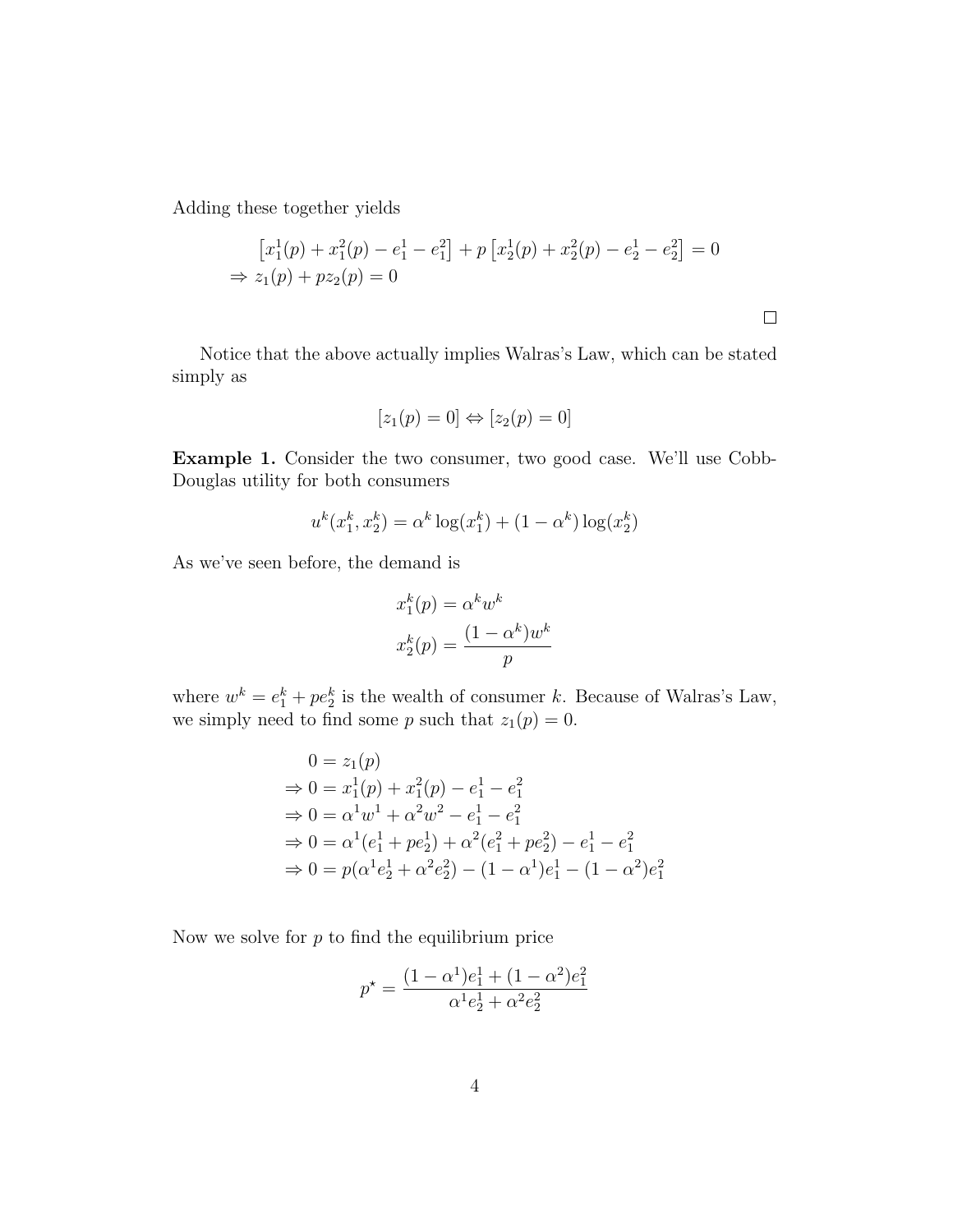From here we can find optimal consumption

$$
x_1^k = \alpha^k (e_1^k + p^* e_2^k)
$$

$$
x_2^k = (1 - \alpha^k) \left( \frac{e_1^k + p^* e_2^k}{p^*} \right)
$$

Consider the special case where  $e_1^1 = e_2^1 = e_1^2 = e_2^2 = 1/2$ . This yields prices

$$
p^* = \frac{(1 - \alpha^1) + (1 - \alpha^2)}{\alpha^1 + \alpha^2}
$$

$$
\Rightarrow 1 + p^* = \frac{1}{\alpha^1 + \alpha^2}
$$

and consumption

$$
x_1^k = \frac{\alpha^k}{\alpha^1 + \alpha^2}
$$
 and  $x_2^k = \frac{1 - \alpha^k}{(1 - \alpha^1) + (1 - \alpha^2)}$ 

So each person consumes in proportion to their preference parameter.

## 2 Welfare

Up until now, we have been dealing with individual utility functions in isolation. Ultimately, we would like to use the utility specifications to make statements about the desirability of particular allocations of goods. That is, given the total amount of goods in an economy, how should we best distribute them amongst the agent.

Not surprisingly, there is no one right answer to this question, even if we know exactly what people's utility functions are. We can, however, narrow our focus to a set of allocations that are considered to be better than the rest. First, we must define some terms

**Allocation:** a specification of consumption for each consumer  $x = (x^1, \dots, x^M)$ . such that

$$
\sum_{k=1}^{M} x^{k} = \sum_{k=1}^{M} e^{k} = e
$$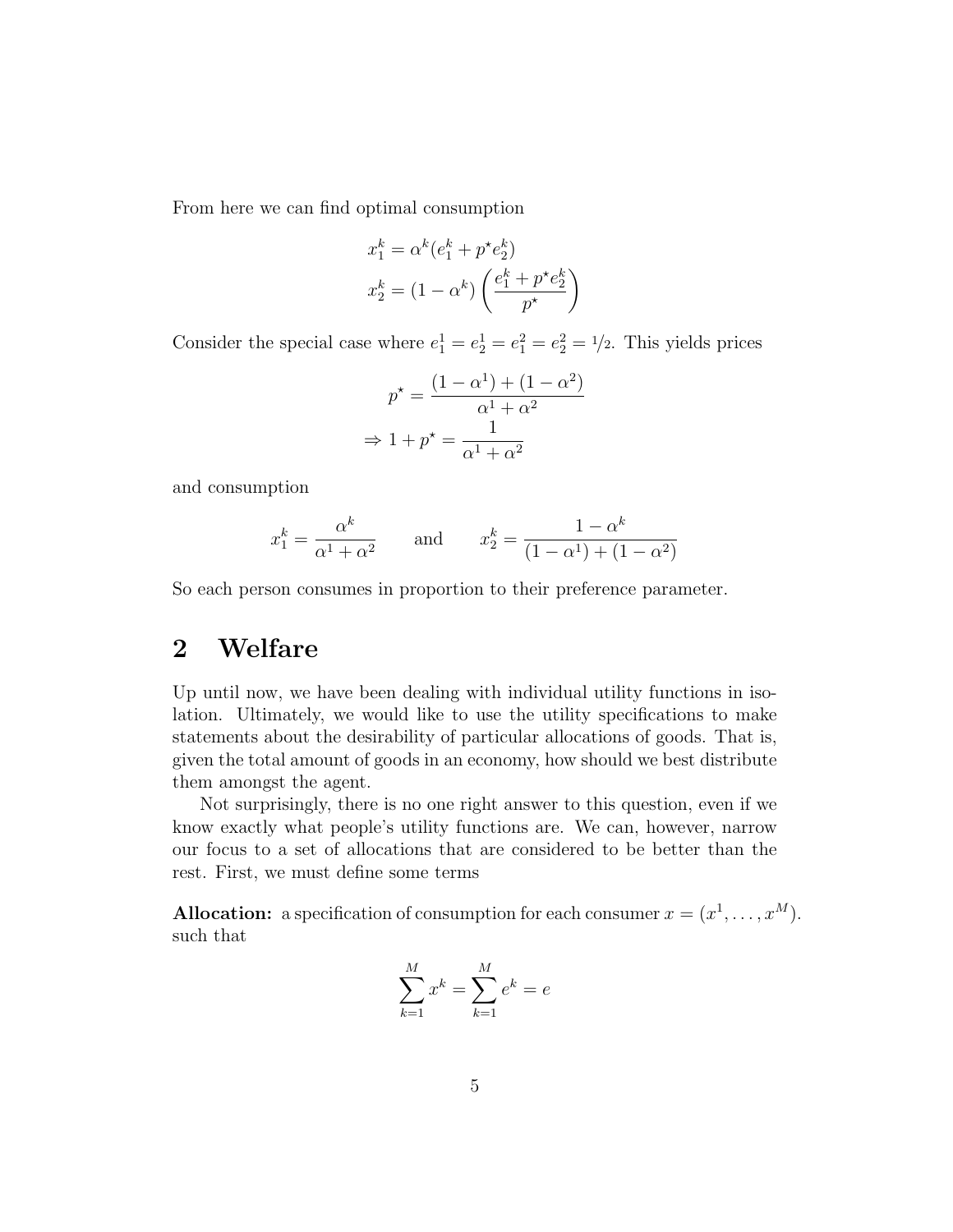Notice that the above is the same as the market clearing condition from a Walrasian equilibrium. In this case, we call if feasibility. Now we define the standard notion of efficiency in economics

**Pareto Efficient:** An allocation x such that there is no other allocation  $\hat{x}$ with

$$
u^{k}(\hat{x}^{k}) \ge u^{k}(x^{k}) \text{ for all } k
$$
  

$$
u^{k'}(\hat{x}^{k'}) > u^{k'}(x^{k'}) \text{ for some } k
$$

A related term that we may use as well is

**Pareto Dominated:** An allocation  $\hat{x}$  Pareto dominates x if

$$
u^{k}(\hat{x}^{k}) \ge u^{k}(x^{k}) \text{ for all } k
$$
  

$$
u^{k'}(\hat{x}^{k'}) > u^{k'}(x^{k'}) \text{ for some } k
$$

So you can see that an allocation is Pareto efficient if it is not Pareto dominated by any other allocation. In plain English, an allocation is Pareto optimal if there is no way to transfer goods so that everyone is make weakly better off and at least one person is made strictly better off.

Pareto efficiency does not guarantee that an allocation has other properties that are considered desirable, such as fairness. It is Pareto efficient for me to have everything and you to have nothing. The reverse is also Pareto efficient.

In general, there is a set of Pareto efficient allocations

**Proposition 1.** Given  $\beta^1, \ldots, \beta^M$  with  $\sum \beta^k = 1$  and  $\beta^k > 0$ , if x maximizes

$$
W(x|\beta) = \sum_{k=1}^{M} \beta^k u^k(x^k)
$$

then it is Pareto efficient.

*Proof.* Suppose x maximized  $W(x|\beta)$  and was not Pareto efficient. Then there is some  $\hat{x}$  such that

$$
u^{k}(\hat{x}^{k}) \ge u^{k}(x^{k}) \text{ for all } k
$$
  

$$
u^{k'}(\hat{x}^{k'}) > u^{k'}(x^{k'}) \text{ for some } k
$$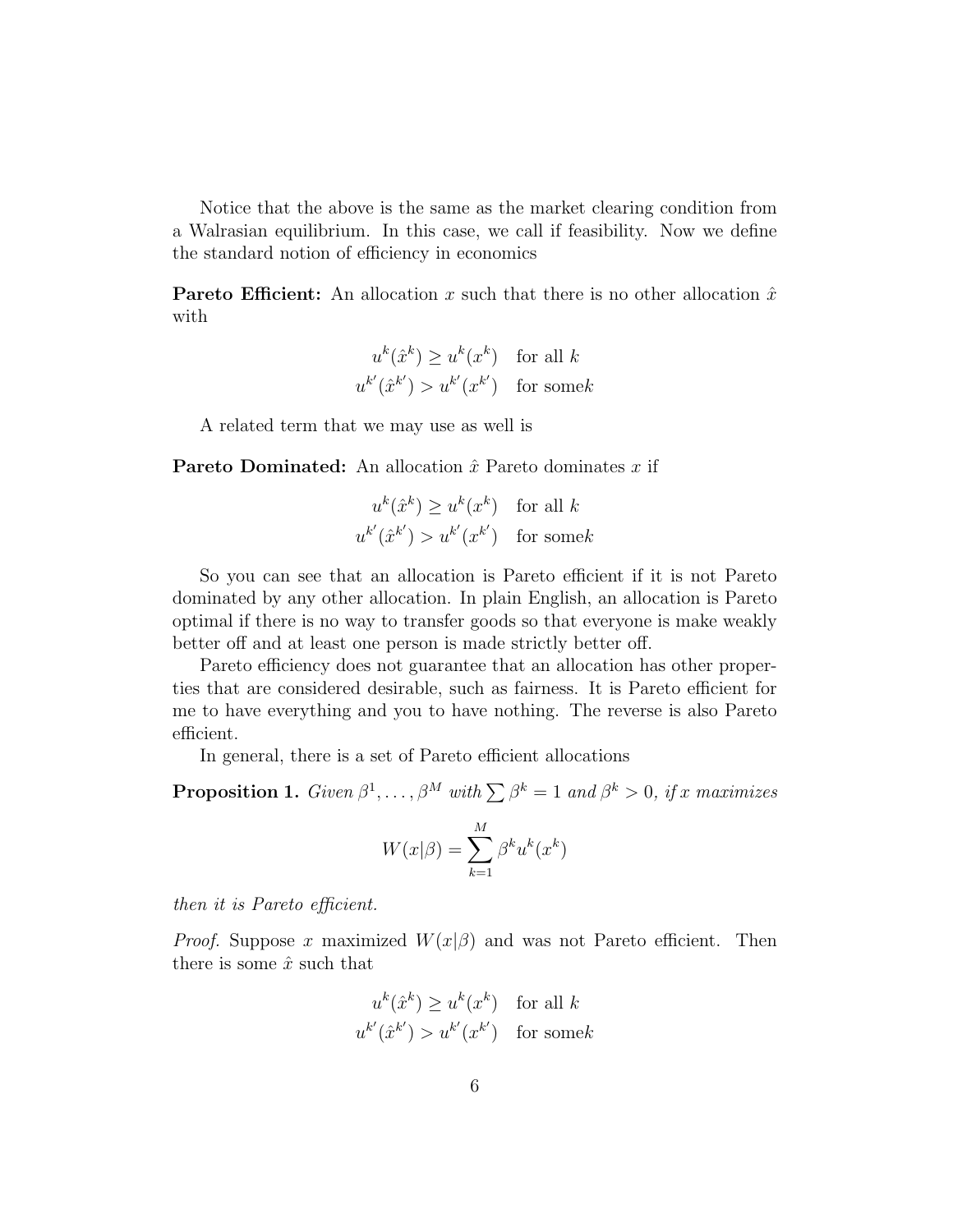This implies that

$$
\sum_{k=1}^{M} \beta^k u^k(\hat{x}^k) > \sum_{k=1}^{M} \beta^k u^k(x^k)
$$

or  $W(\hat{x}|\beta) > W(x|\beta)$ . So x does not maximize  $W(\cdot|\beta)$ , contradicting our initial assumption that it did, so  $x$  must be Pareto efficient.  $\Box$ 

A partial converse to this statement, which we will not prove, is

**Proposition 2.** For an Pareto efficient allocation x, there is some  $\beta$  such that x maximizes  $W(\cdot|\beta)$ .

So by looking over all  $\beta$  values, we could conceivable map out the set of Pareto efficient allocations.

We can visualize Pareto efficient allocations using the Edgeworth box. Here, the set of Pareto efficient allocations will lie on a line extending form consumer 1's origin to consumer 2's origin. This line is called the contract curve. Let's work out the Pareto problem in the 2 consumer, 2 good case. Here our welfare function is

$$
W(x|\beta) = \beta u^{1}(x^{1}) + (1 - \beta)u^{1}(x^{2})
$$

And we wish to solve

$$
\max_{x \in \mathbb{R}_+^N} \beta u^1(x_1^1, x_2^1) + (1 - \beta) u^2(x_1^2, x_2^2)
$$
  
s.t.  $x_1^1 + x_1^2 = e_1^1 + e_1^2 = e_1$   
 $x_2^1 + x_2^2 = e_2^1 + e_2^2 = e_2$ 

Thus we will have two Lagrange multipliers, one for each good, and the Lagrangian function is

$$
\mathcal{L} = \beta u^1(x_1^1, x_2^1) + (1 - \beta)u^2(x_1^2, x_2^2) + \lambda_1(e_1^1 + e_1^2 - x_1^1 - x_1^2) + \lambda_2(e_2^1 + e_2^2 - x_2^1 - x_2^2)
$$

Taking the FOC's

$$
\beta u_1^1(x_1^1, x_2^1) = \lambda_1 \qquad (1 - \beta) u_1^2(x_1^2, x_2^2) = \lambda_1
$$
  

$$
\beta u_2^1(x_1^1, x_2^1) = \lambda_2 \qquad (1 - \beta) u_2^2(x_1^2, x_2^2) = \lambda_2
$$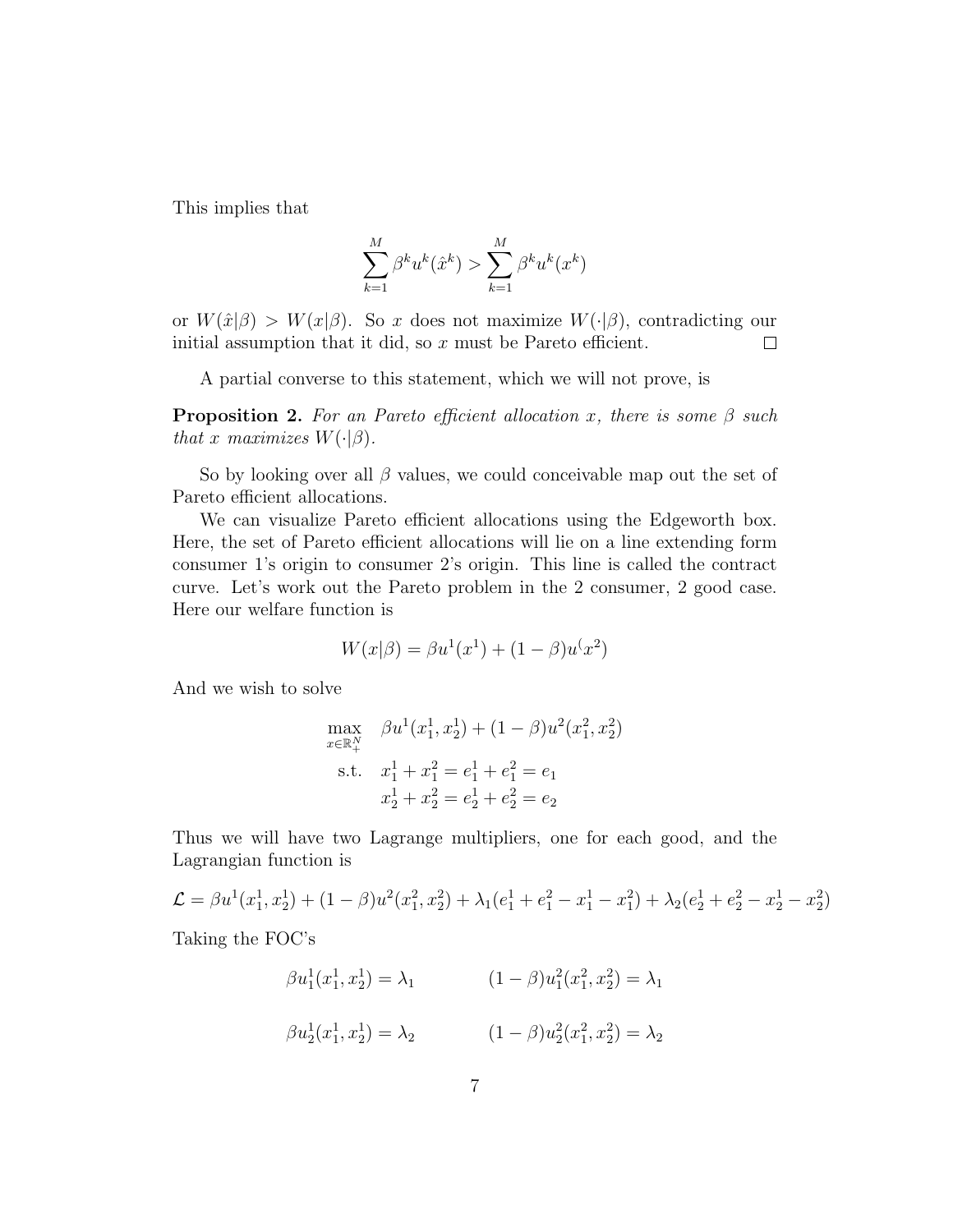Diving to cancel the  $\lambda$ 's, we find

$$
\frac{u_1^1(x_1^1, x_2^1)}{u_1^2(x_1^2, x_2^2)} = \frac{1 - \beta}{\beta} = \frac{u_2^1(x_1^1, x_2^1)}{u_2^2(x_1^2, x_2^2)}
$$

Cross multiplying yields

$$
\frac{u_1^1(x_1^1,x_2^1)}{u_2^1(x_1^1,x_2^1)} = \frac{u_1^2(x_1^2,x_2^2)}{u_2^2(x_1^2,x_2^2)}
$$

which is simply  $MRS^1 = MRS^2$ . So the marginal rates of substitution are equal at a Pareto optimal allocation. Furthermore, if you an allocation where the MRS's are equal, that must be Pareto optimal.

Example 2. Again we'll use Cobb-Douglas utility for both agents

$$
u^{k}(x_1^k, x_2^k) = \alpha^k \log(x_1^k) + (1 - \alpha^k) \log(x_2^k)
$$

The MRS in this case is

$$
MRS^k = \frac{u_1^k(x_1,^k, x_2^k)}{u_2^k(x_1^k, x_2^k)} = \frac{\alpha^k/x_1^k}{(1 - \alpha^k)/x_2^k} = \frac{\alpha^k}{1 - \alpha^l} \frac{x_2^k}{x_1^k}
$$

Equating these two, we get

$$
\left(\frac{\alpha^1}{1-\alpha^1}\right)\frac{x_2^1}{x_1^1} = \left(\frac{\alpha^2}{1-\alpha^2}\right)\frac{x_2^2}{x_1^2}
$$

Using the feasibility conditions, this becomes

$$
\left(\frac{\alpha^1}{1-\alpha^1}\right)\frac{x_2^1}{x_1^1} = \left(\frac{\alpha^2}{1-\alpha^2}\right)\frac{e_2 - x_2^1}{e_1 - x_1^1}
$$

Now we want to solve for  $x_2^1$  in terms of  $x_1^1$ . This will lead us to the contract curve.

$$
\alpha^{1}(1-\alpha^{2})(e_{1}-x_{1}^{1})x_{2}^{1} = \alpha^{2}(1-\alpha^{1})(e_{2}-x_{2}^{1})x_{1}^{1}
$$
\n
$$
\Rightarrow \left[\alpha^{1}(1-\alpha^{2})e_{1} + (\alpha^{2}-\alpha^{1})x_{1}^{1}\right]x_{2}^{1} = \alpha^{2}(1-\alpha^{1})e_{2}x_{1}^{1}
$$
\n
$$
\Rightarrow x_{2}^{1}(x_{1}^{1}) = \frac{\alpha^{2}(1-\alpha^{1})e_{2}x_{1}^{1}}{\alpha^{1}(1-\alpha^{2})e_{1} + (\alpha^{2}-\alpha^{1})x_{1}^{1}}
$$

Notice that  $x_2^1(0) = 0$  and  $x_2^1(e_1) = e_2$ .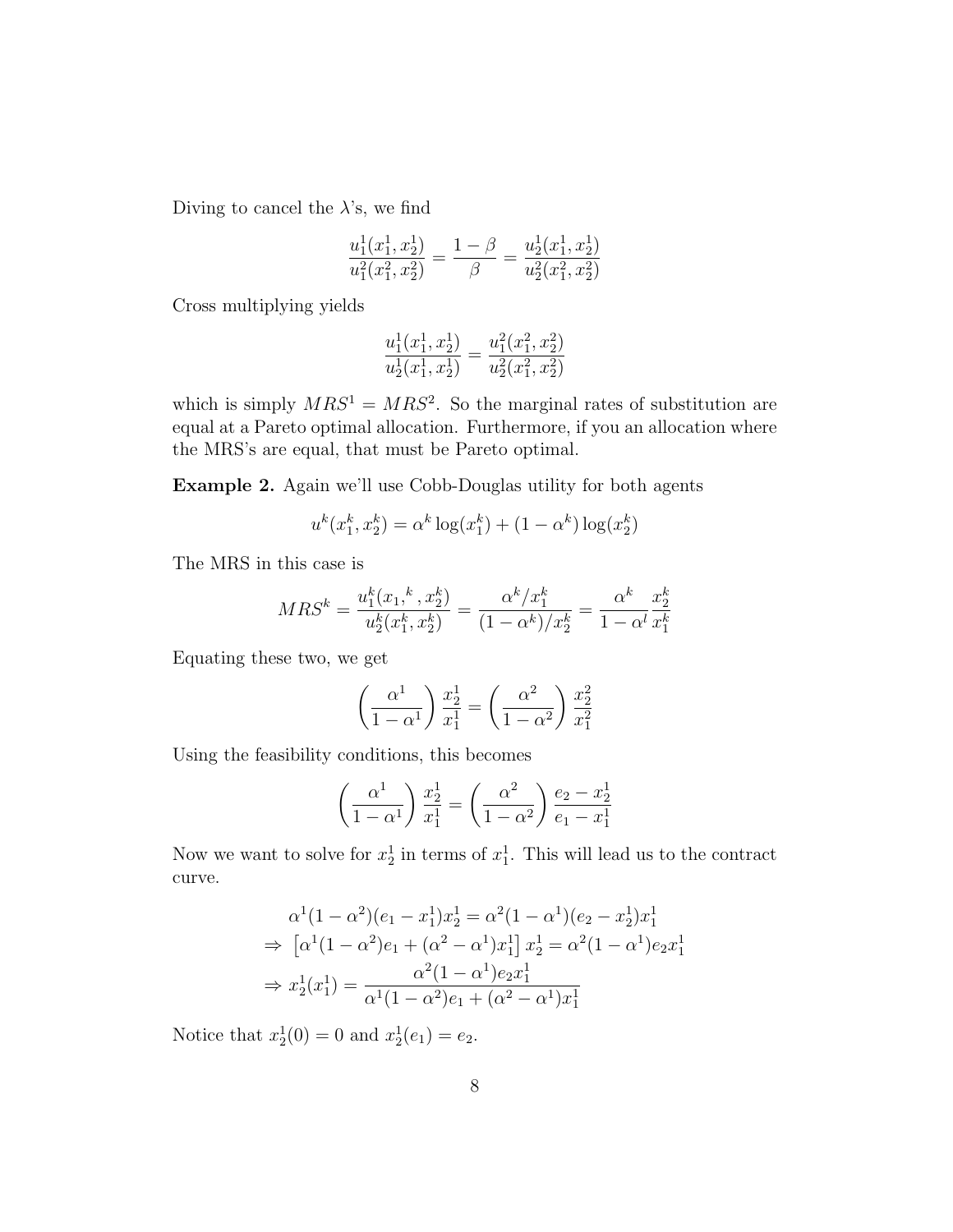## 3 Efficiency of Equilibrium

Now we move on to the question of whether a Walrasian equilibrium is efficient. It turns out that it is. Remember that any allocation where  $MRS<sup>1</sup> = MRS<sup>2</sup>$  is efficient. Also recall that we proved that any equilibrium satisfies  $MRS^1 = MRS^2 = p$ , so an equilibrium is efficient. This of course requires that utility is increasing and concave. However, we can prove it with weaker assumptions.

**Theorem 1** (First Basic Welfare Theorem). When utility is increasing, any Walrasian equilibrium is efficient.

*Proof.* Suppose we have an equilibrium price vector  $p^*$  with allocation x demanded, and that this allocation is not Pareto efficient. This means that there is some allocation  $\hat{x}$  that Pareto dominates x, that is

$$
u^{k}(\hat{x}^{k}) \ge u^{k}(x^{k}) \text{ for all } k
$$
  

$$
u^{k'}(\hat{x}^{k'}) > u^{k'}(x^{k'}) \text{ for some } k
$$

Recall that since utility is increasing, any optimal choice will lie on the budget line, otherwise the consumer could consume a little bit more of each good and be better off, so

$$
\sum_i p_i x_i^k = \sum_i p_i e_i^k
$$

Step 1: For any agent  $k$ , it must be that

$$
\sum_i p_i \hat{x}_i^k \ge \sum_i p_i e_i^k
$$

If this were not the case, then we would have

$$
\sum_i p_i \hat{x}_i^k < \sum_i p_i e_i^k
$$

Then there would be some point  $\tilde{x}$  with

$$
\sum_i p_i \tilde{x}_i^k < \sum_i p_i e_i^k
$$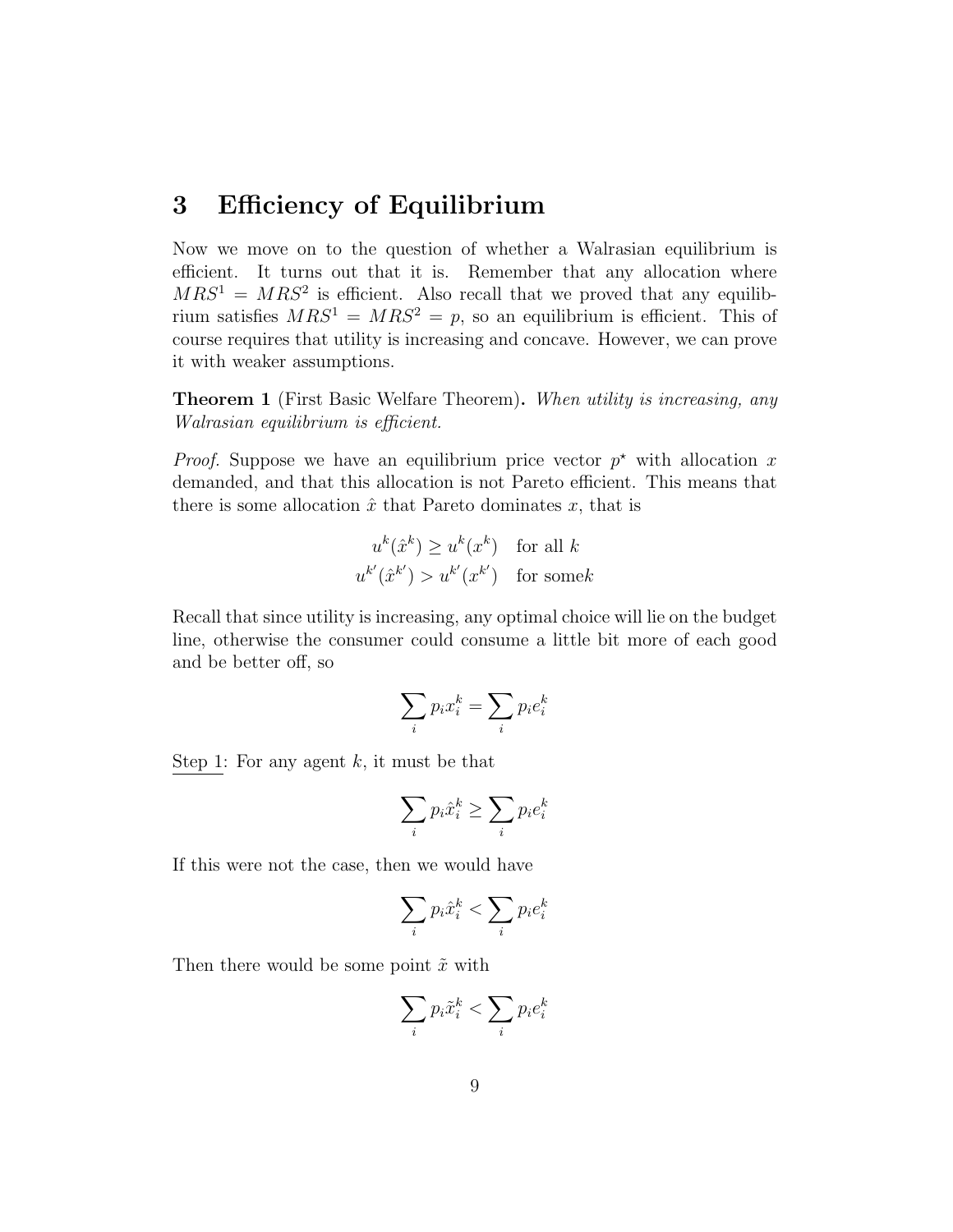and  $\tilde{x}_i > \hat{x}_i$  for all i that is also in the budget set. Since  $u^k$  is increasing, this will satisfy  $u^k(\tilde{x}^k) > u^k(\hat{x}^k) \geq u^k(x^k)$ . However, this cannot be, since we assumed  $x^k$  was chosen optimally, but here we have an affordable point that gives higher utility.

Step 2: For  $k'$ , we must have

$$
\sum_i p_i \hat{x}_i^{k'} > \sum_i p_i e_i^{k'}
$$

If this were not the case, then

$$
\sum_i p_i \hat{x}_i^{k'} \leq \sum_i p_i e_i^{k'}
$$

But here we have the same contradiction to the fact that  $x^{k'}$  was chosen optimally, but we have a point  $\hat{x}^{k'}$  that is affordable with  $u^{k'}(\hat{x}^{k'}) > u^{k'}(x^{k'}).$ 

So now we know that

$$
\sum_{i} p_i \hat{x}_i^k \ge \sum_{i} p_i e_i^k \quad \text{for all } k
$$
  

$$
\sum_{i} p_i \hat{x}_i^{k'} > \sum_{i} p_i e_i^{k'}
$$

Adding these inequalities together for all  $k$ , including  $k'$ 

$$
\sum_{k} \sum_{i} p_{i} \hat{x}_{i}^{k} > \sum_{k} \sum_{i} x_{i}^{k}
$$
\n
$$
\Rightarrow \sum_{i} \sum_{k} p_{i} \hat{x}_{i}^{k} > \sum_{i} \sum_{k} p_{i} x_{i}^{k}
$$
\n
$$
\Rightarrow \sum_{i} p_{i} \sum_{k} \hat{x}_{i}^{k} > \sum_{i} p_{i} \sum_{k} x_{i}^{k}
$$
\n
$$
\Rightarrow \sum_{i} p_{i} \sum_{k} \hat{x}_{i}^{k} - \sum_{i} p_{i} \sum_{k} x_{i}^{k} > 0
$$
\n
$$
\Rightarrow \sum_{i} p_{i} \left[ \sum_{k} \hat{x}_{i}^{k} - \sum_{k} x_{i}^{k} \right] > 0
$$